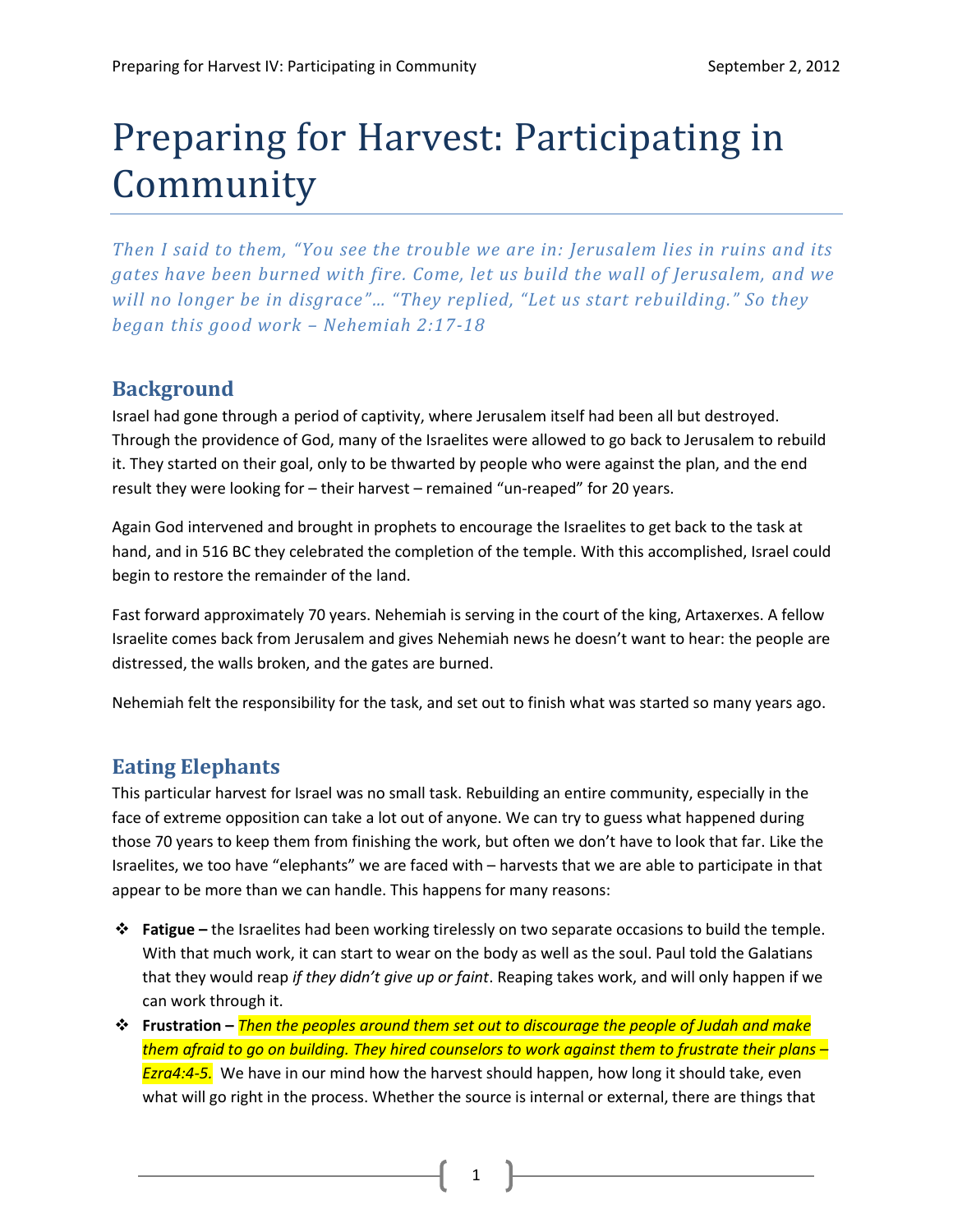rise up to frustrate our cause, and those things don't necessarily stop once we are at the point of frustration. When Jesus went into the wilderness, we concentrate on the "three temptations" the devil brought, but a closer look at the scripture shows that Jesus was "40 days tempted of the devil". Satan tried to frustrate Jesus' purpose the entire time he was there, and likewise, will try to frustrate our purpose to keep us from reaping our harvest.

Nehemiah was faced with the same elephants, but determined that the work of rebuilding the wall had to be done.

**One of the biggest challenges we will face in getting to harvest is making the determination that the situations in front of us will not deter us from finishing.** 

### **Shared Vision, Shared Task**

Upon arriving in Jerusalem, Nehemiah examined the city to see all that needed to be done. Once he saw the extent of the damage, what Nehemiah did *not* do was change his vision or task based on what he saw. **Many times we start out with a vision or goal, a harvest in front of us, but change the harvest based on what we see.** *Maybe God wants me somewhere else, or doing something else, or maybe I wasn't really called to this…"* Nehemiah serves as an example for us that even if the task seems impossible or better accomplished another way; we shouldn't stray from what we know God has given us.

*And the devil led him up to a high place and showed him in an instant all the kingdoms of the world. And he said to him, "I will give you all their authority and splendor, for it has been given to me and I can give it to anyone I want to. So if you will worship me, it will all be yours – Luke 4:5-7*

Satan tried to get Jesus to get to what seemed like the same result, only through different means. There are many examples where people forsook the path God had for them, thinking there was an easier way to get to the goal. Jesus however did not bow to the tactic of the enemy, and neither did Nehemiah. Not only did Nehemiah stick to his vision, he brought people in to share that vision and task in order to complete the work. Nehemiah knew the task - the harvest - was big, but he also knew that **with the help of the community**, it could be accomplished.

#### **Rather than changing the vision God has given us, many times we can accomplish it by enlisting the help of others.**

Nehemiah also did not call the people to a task that they had not already committed to. By opening up the opportunity, people were not just fulfilling Nehemiah's vision, but **reengaging with their own vision**. When I started a job at Digital Equipment Corporation, at lunch at would read my bible – not to prove anything or try to convert anyone – just because I wanted to read it. What happened though is that there were others who had the same vision, but were stifled in their fulfillment of it. When I opened the opportunity by my doing what I wanted to do, others began to do the same and live out their faith.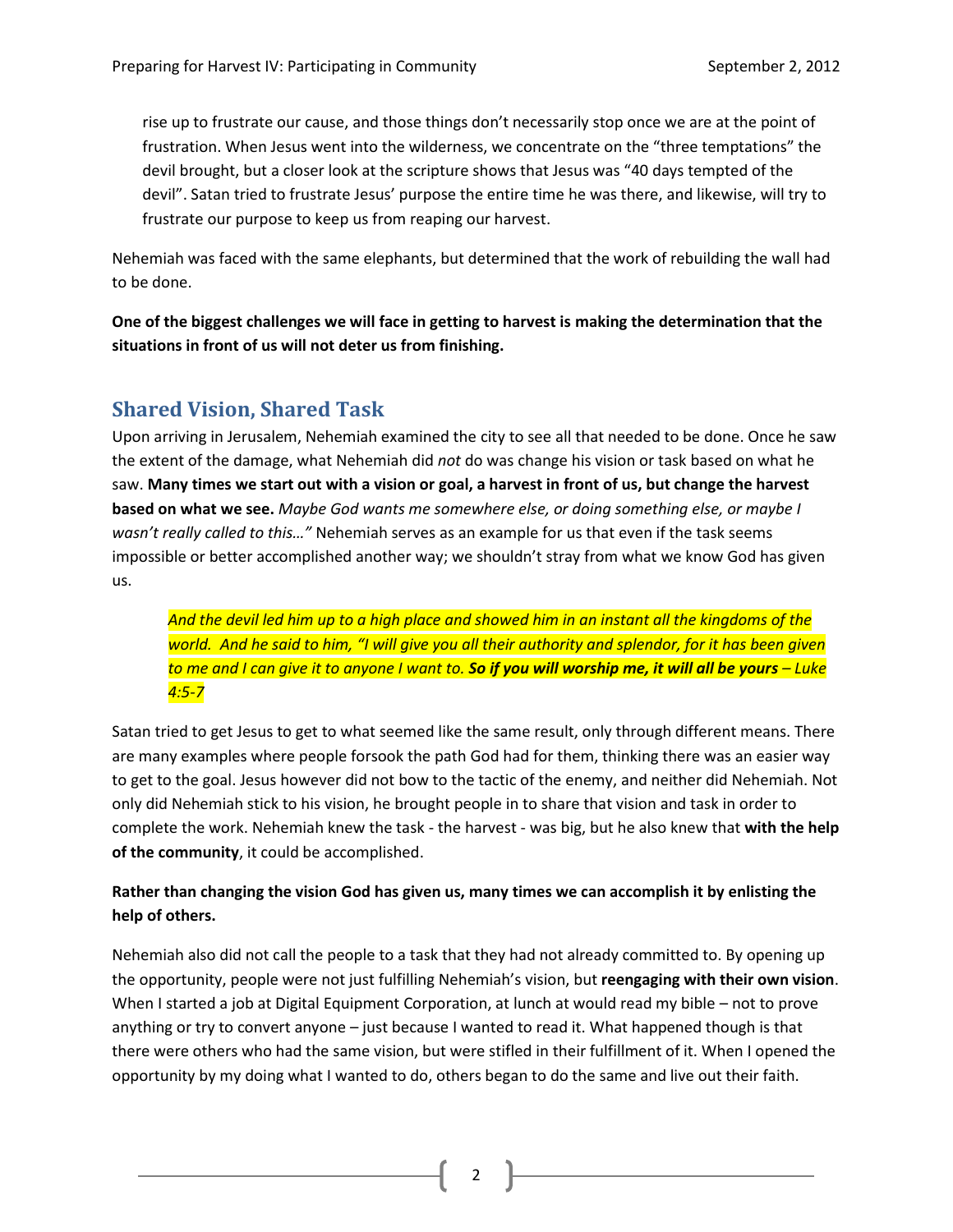## **Side by Side**

*Eliashib the high priest and his fellow priests went to work and rebuilt the Sheep Gate… the men of Jericho built the adjoining section, and Zacchur son of Imri built next to them … - Nehemiah 3:1-2*

Verse by verse you see groups of people taking the task of "eating the elephant" in small chunks and accomplishing their piece. Each group worked alongside each other, focused on their piece, and in the process **saw how their piece fit into the whole**.

Jesus told a parable explaining the Kingdom of God:

*For the kingdom of heaven is like a landowner who went out early in the morning to hire men to work in his vineyard. He agreed to pay them a denarius for the day and sent them into his vineyard. About the third hour he went out and saw others standing in the marketplace doing nothing. He told them, "You also go and work in my vineyard, and I will pay you whatever is right"… - Matthew 20:1-4*

The landowner knew before the day fully started that his pending harvest was going to require help. He therefore went out multiple times to find people to work in his field. **Even though there were multiple groups of people, there was only one work.** 

#### *So when those came who were hired first, they expected to receive more… - Matthew 20:10*

Rather than see that they were part of a larger work, those that got to the fields first started to compare their work with the people who came later. Because of this, they thought that they deserved more, even though the owner told them that he would give what is *right*. For those that came early, their work in the field was not about producing something for the field owner, but about what they could personally

get out of it. If we are not careful, we can fall into the same trap, viewing the harvest we are called into as our own little field, something to serve our purposes, and that my wage or reward is based on my level of effort, and not on what the owner wants to give.

The owner of the field took people who were hoping someone would give them work. They did not "work for the opportunity", they just happened to be at the right place at the right time. They were given the gift of being able to participate with others in the work to produce a harvest, but didn't view it this way.

*Now when a man works, his wages are not credited to him as a gift, but as an obligation. However to the man who does not work but trusts God who justifies the wicked, his faith is credited as righteousness*

*Romans 4:4-5*

3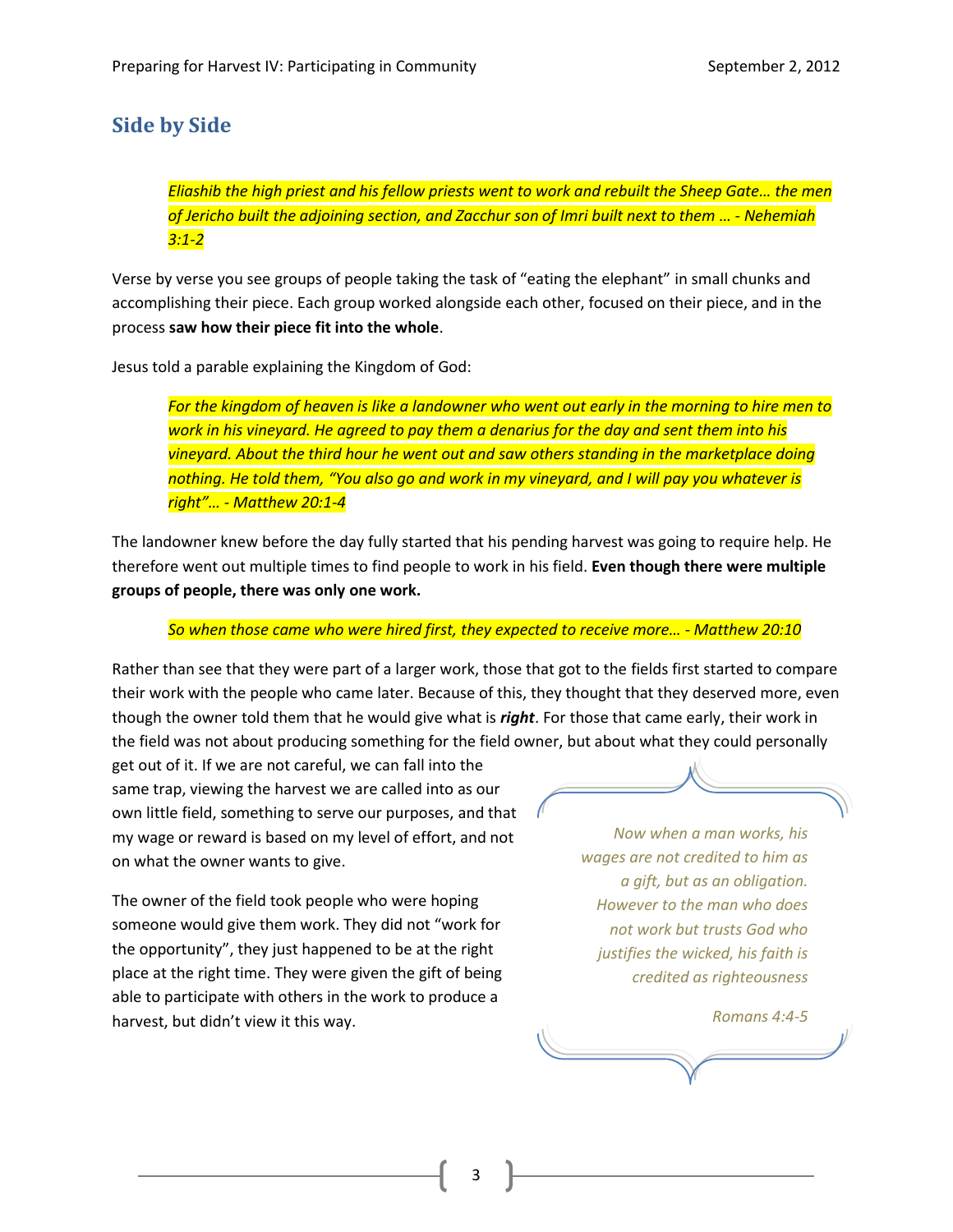#### **Standing Out in the Crowd**

The workers in the parable were not the only ones who felt special or different when it came to the work:

*The next section was repaired by the men of Tekoa, but their nobles would not put their shoulders to the work under their supervisors – Nehemiah 3:5*

Scripture doesn't say why the nobles of Tekoa wouldn't work, but it does point out that they were the only ones who did not. Rulers, high priests, perfume makers, men and women, sons and daughters all joined together in the work of rebuilding the wall, but the legacy of the nobles of Tekoa was that for some reason they decided the work was not for them. Yet there was enough work to do that the rest of the men of Tekoa repaired another section of the wall.

**The work of the harvest is not positional. We all share in it equally, doing our piece for the whole of the harvest. One work... One community… One harvest.**

## **Four Unnamed Friends**

*Some men came, bringing to him a paralytic, carried by four of them. Since they could not get him to Jesus because of the crowd, they made an opening in the roof above Jesus and, after digging through it, lowered the mat the paralyzed man was lying on. When Jesus saw their faith he said to the paralytic, "Son, your sins are forgiven." – Mark 2:3-5*

Obviously this man had a goal – a dream, desire, vision – a harvest he believed was in front of him. He had a problem though: he couldn't get there. Jesus was in town, and the man at some point knew that Jesus had the ability to heal him. Maybe not at first – maybe it wasn't until he was being let down in front of him. Maybe it was when the men convinced him that going on the roof was a good idea. One thing for sure is that it took four others to accomplish the task.

#### *When Jesus saw their faith*

We don't know who these men were. They were never named, and as far as we know this story is the sum total of their 15 minutes of fame. For these men their position was not important. At this point the only thing that was important was that harvest: getting the man to Jesus so he could receive what Jesus had to give. Jesus recognized the faith of the men when he saw their actions. The man was healed, and the men went right back into obscurity. They participated in a harvest not their own and not for their own recognition, yet Jesus recognized them for their faith. For the healed man, he could have had all the faith in the world, but he needed others to get him to his point of harvest.

#### **You just might be the key to a person receiving their harvest**

4